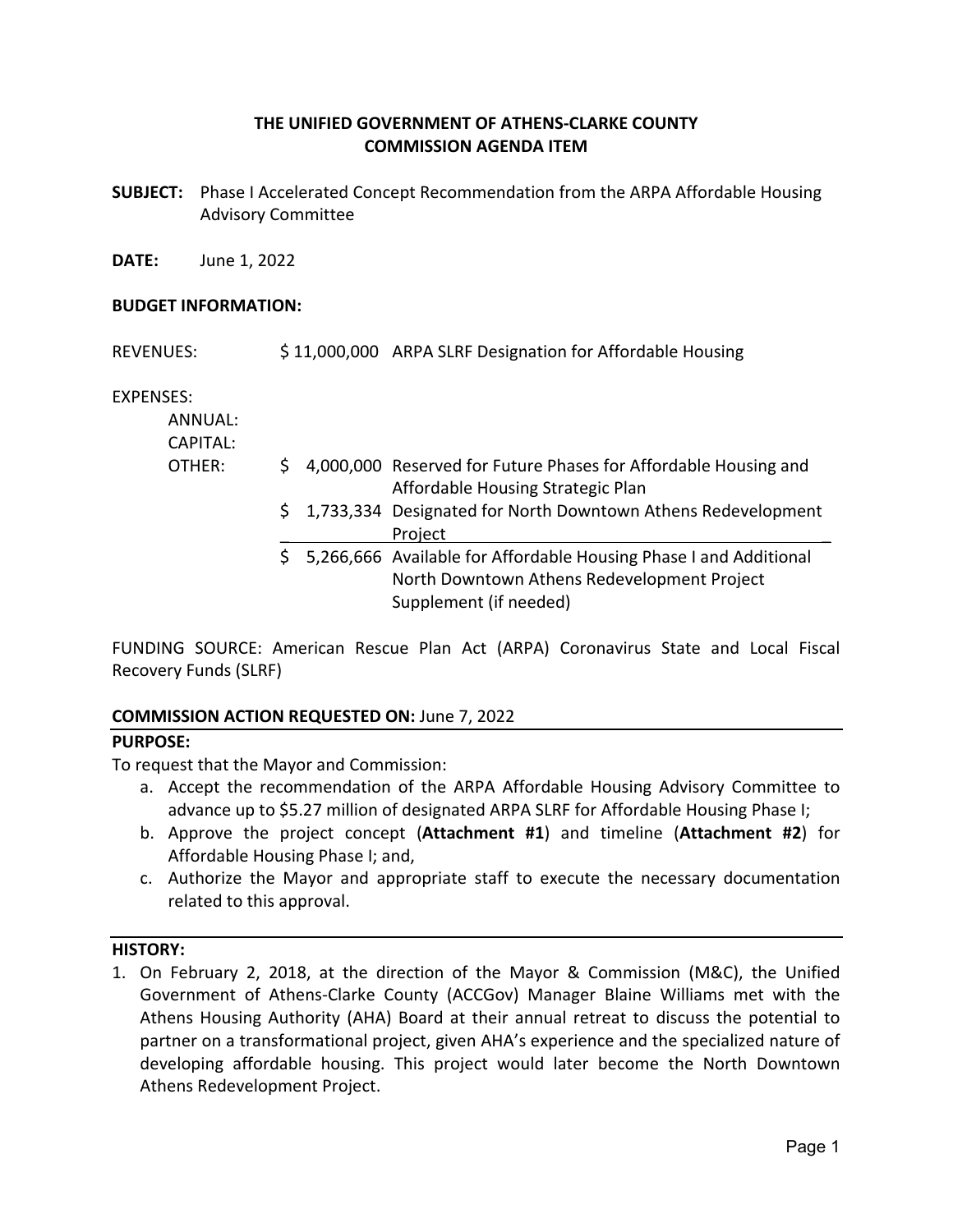- 2. On October 1, 2019, the M&C approved a Memorandum of Understanding with the AHA that should the SPLOST 2020 referendum pass, ACCGov would provide from SPLOST 2020 Affordable Housing Project 02 budget approximately \$39,000,000 toward governmentally‐ owned components of the North (Downtown) Athens Development Project or infrastructure supporting the project.
- 3. On November 5, 2019, Athens‐Clarke County voters approved the SPLOST 2020 referendum.
- 4. On December 31, 2019, Chinese health officials notified the World Health Organization (WHO) of 41 patients with a pneumonia‐inducing illness.
- 5. On January 30, 2020, WHO declared the outbreak a Public Health Emergency of International Concern.
- 6. On February 11, 2020, WHO announced a name for the new coronavirus disease: COVID‐ 19.
- 7. On March 11, 2020, WHO declared COVID‐19 a global pandemic.
- 8. On March 13, 2020, President Donald Trump declared a National Emergency in the United States in response to COVID‐19.
- 9. On March 14, 2020, Governor Brian Kemp declared a Public Health Emergency in the State of Georgia.
- 10. On March 15, 2020, the first COVID‐19 case was confirmed in Athens‐Clarke County.
- 11. On March 16, 2020, the Mayor and Commission (M&C) adopted an ordinance for the Declaration of Local State of Emergency in Athens‐Clarke County.
- 12. On June 10, 2020, ACCGov approved an Intergovernmental Agreement ("IGA #2") with the AHA approving use of \$18,000,000 in funds from SPLOST 2020 Project 02 for the purchase of the Bethel Midtown Village Property for the North Downtown Athens Redevelopment Project.
- 13. On March 2, 2021, M&C accepted the North Downtown Master Plan, approved the Project Concept to advance the Redevelopment Master Plan, and approved an intergovernmental agreement ("IGA #3") with AHA for use of SPLOST 2020 Project 02 funds for certain project management services and professional design services (civil, landscape architect, etc.) for horizontal public infrastructure. Professional design services included providing preliminary horizontal infrastructure plans for all proposed phases of Bethel Midtown Village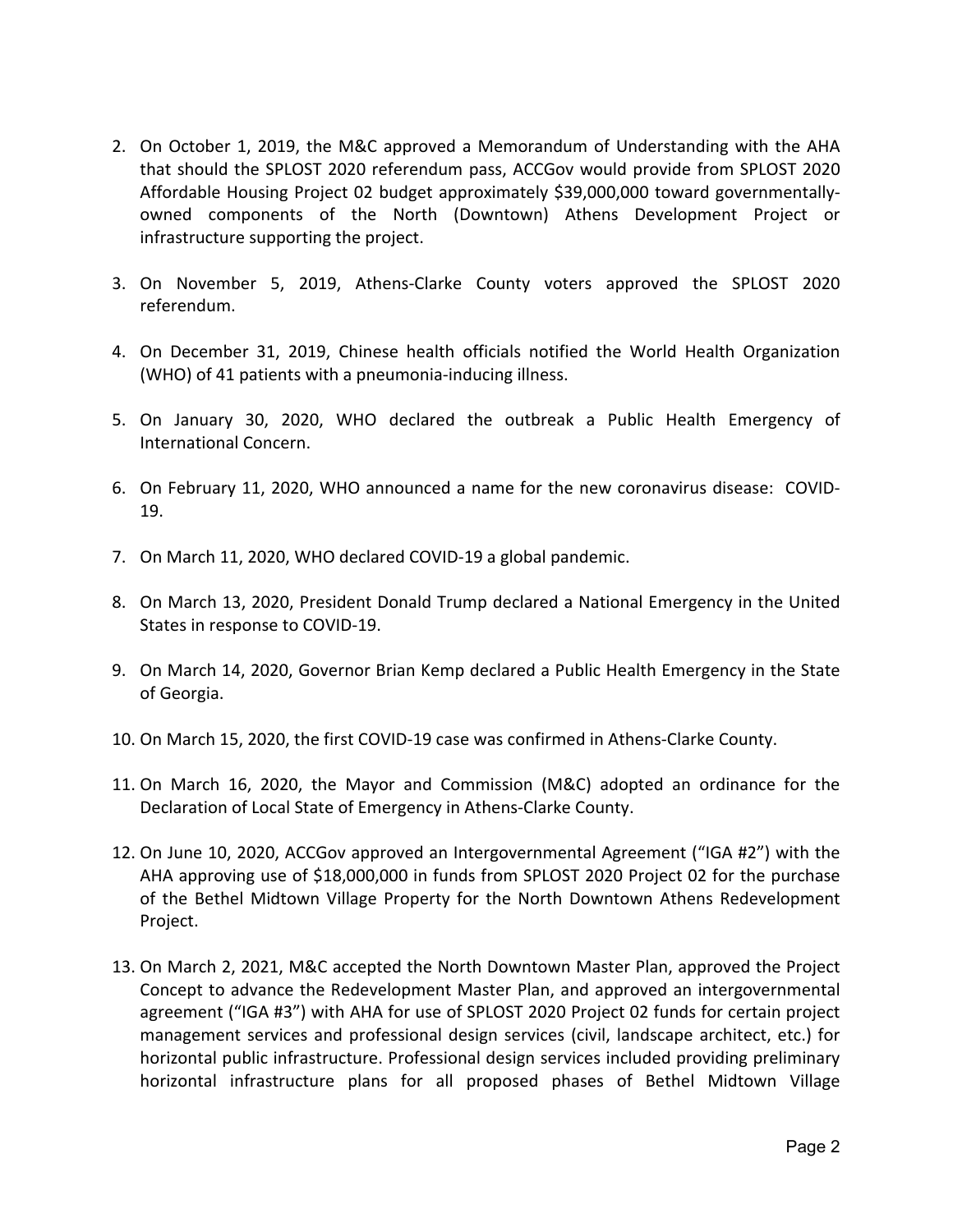redevelopment and final site construction documents for Phase I demolition and installation of horizontal infrastructure.

- 14. On March 11, 2021, the American Rescue Plan Act of 2021 (ARPA) was signed into law. The \$1.9 trillion package is intended to combat the COVID-19 pandemic by stabilizing state and local government operations, households, and small businesses.
- 15. In mid‐March 2021, ACCGov was granted \$57.6 million of ARPA Coronavirus State and Local Fiscal Recovery Funds (SLRF) funding to allocate across defined categories by virtue of being both a city and a county.
- 16. On June 3, 2021, the Finance Department shared a presentation on ARPA SLRF Guidance provided by the Government Finance Officers Association during an M&C retreat.
- 17. On June 15, 2021, the M&C approved and adopted the FY22 Capital and Operating Budget, which included an allocation of \$2,220,900 of ARPA SLRF Revenue Replacement funds to balance the proposed FY22 budget.
- 18. On June 21, 2021, the Department of Treasury released the Interim Final Guidance for ARPA SLRF.
- 19. On June 22, 2021, ACCGov received the first tranche of ARPA funding in the amount of \$28,794,422.
- 20. On August 3, 2021, the M&C approved the Proposed Intergovernmental Agreement with the Athens Housing Authority (IGA #4) for the demolition, design and installation of horizontal infrastructure, and project management to create buildable city blocks to support mixed-income housing and mixed-use redevelopment as outlined in the Project Concept.
- 21. On August 12, 2021, Manager Williams shared a presentation on ARPA SLRF funding with the M&C.
- 22. On August 17, 2021, the M&C approved an agreement with the Georgia Department of Health (DPH) for \$250,000 of ARPA funds for the purposes of vaccine incentives for Athens-Clarke County residents.
- 23. On September 7, 2021, the M&C approved \$400,000 of ARPA funds for ACCGov Employee vaccine incentive pay.
- 24. On September 17, 2021, Manager Williams emailed to the M&C a draft pro forma regarding the potential use of ARPA funds based on M&C feedback.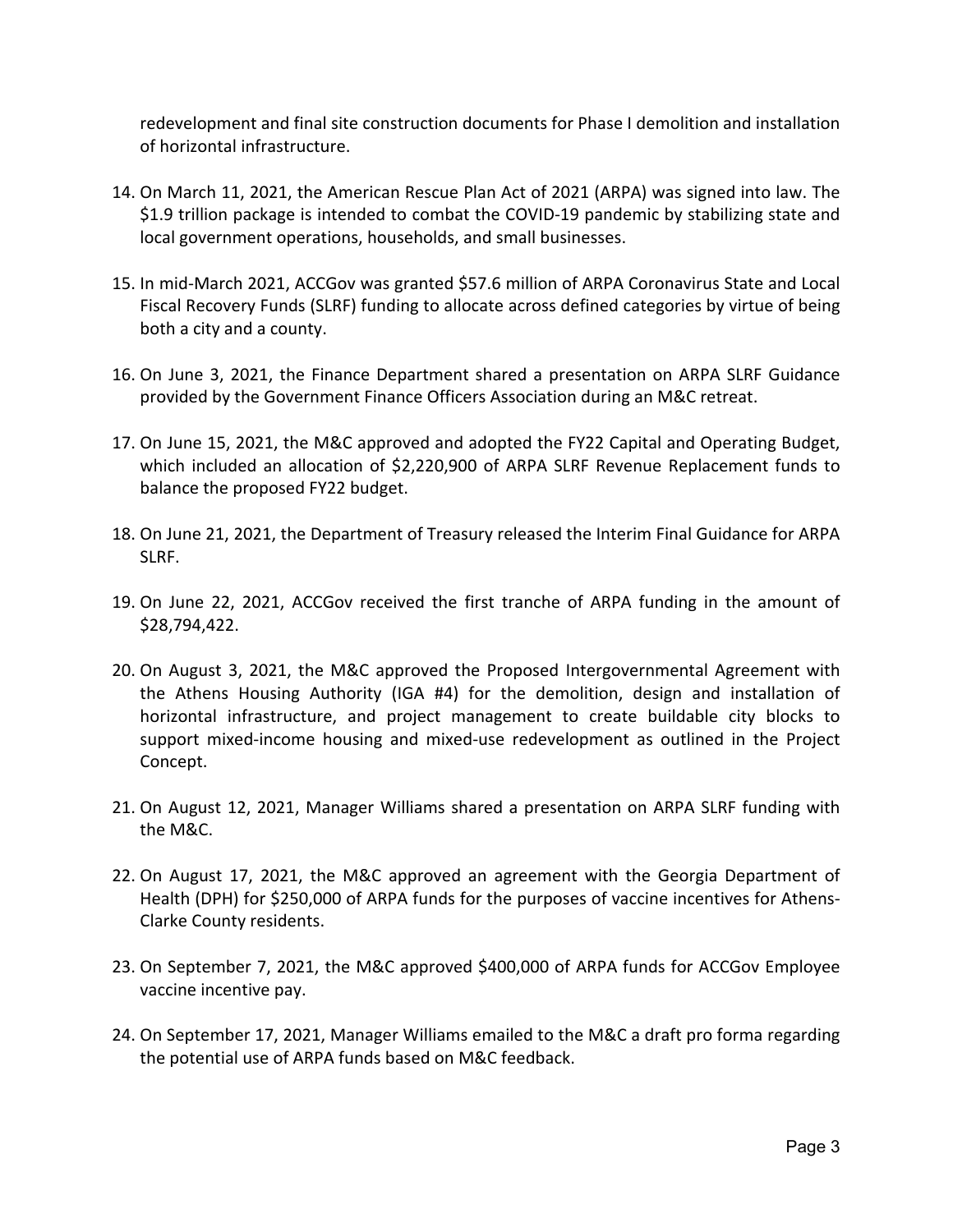- 25. On September 21, 2021, the M&C allocated an additional \$100,000 of ARPA SLRF funds to the DPH for vaccine incentives.
- 26. On October 12, 2021, ACCGov's external auditor, Mauldin and Jenkins, shared a presentation to review their thoughts with the M&C on the ARPA program and process during a regularly scheduled Work Session.
- 27. On October 22, 2021, the M&C discussed youth development approaches and outcomes desired that could be funded by APRA during their retreat.
- 28. On November 2, 2021, the M&C allocated \$8,000,000 of ARPA funding to COVID-related employee premium pay and bonuses, as well as authorized two full‐time positions that will be dedicated to ARPA administration and compliance.
- 29. At the November 3, 2021 retreat, the M&C reviewed the pro forma for potential funding budgets for ARPA.
- 30. On November 11, 2021, ACCGov entered into a contract for demolition and mass grading for Phase 1 of the North Downtown Athens Development Project with Kevin Price Construction.
- 31. At the December 2, 2021 retreat, the M&C reviewed the pro forma for potential funding budgets for ARPA.
- 32. On December 7, 2021, the M&C allocated:
	- \$2,542,691 to the Athens Alliance Coalition to operate a sanctioned homeless encampment;
	- \$2,425,000 to the Athenian First Development Corporation to administer an eviction prevention program;
	- \$240,000 to the East Athens Development Corporation to provide an additional community vaccine incentive program; and
	- \$100,000 to the Athens Neighborhood Health Center to provide an additional community vaccine incentive program.
- 33. In January 2022, the contractor began demolition of the buildings associated with Phase 1 of the North Downtown Athens Redevelopment Project.
- 34. On January 6, 2022, the Department of the Treasury released the Final Guidance for ARPA SLRF.
- 35. On January 13, 2022, Manager Williams shared a presentation to discuss the ARPA State and Local Fiscal Recovery Fund strategy and timeline during a Work Session.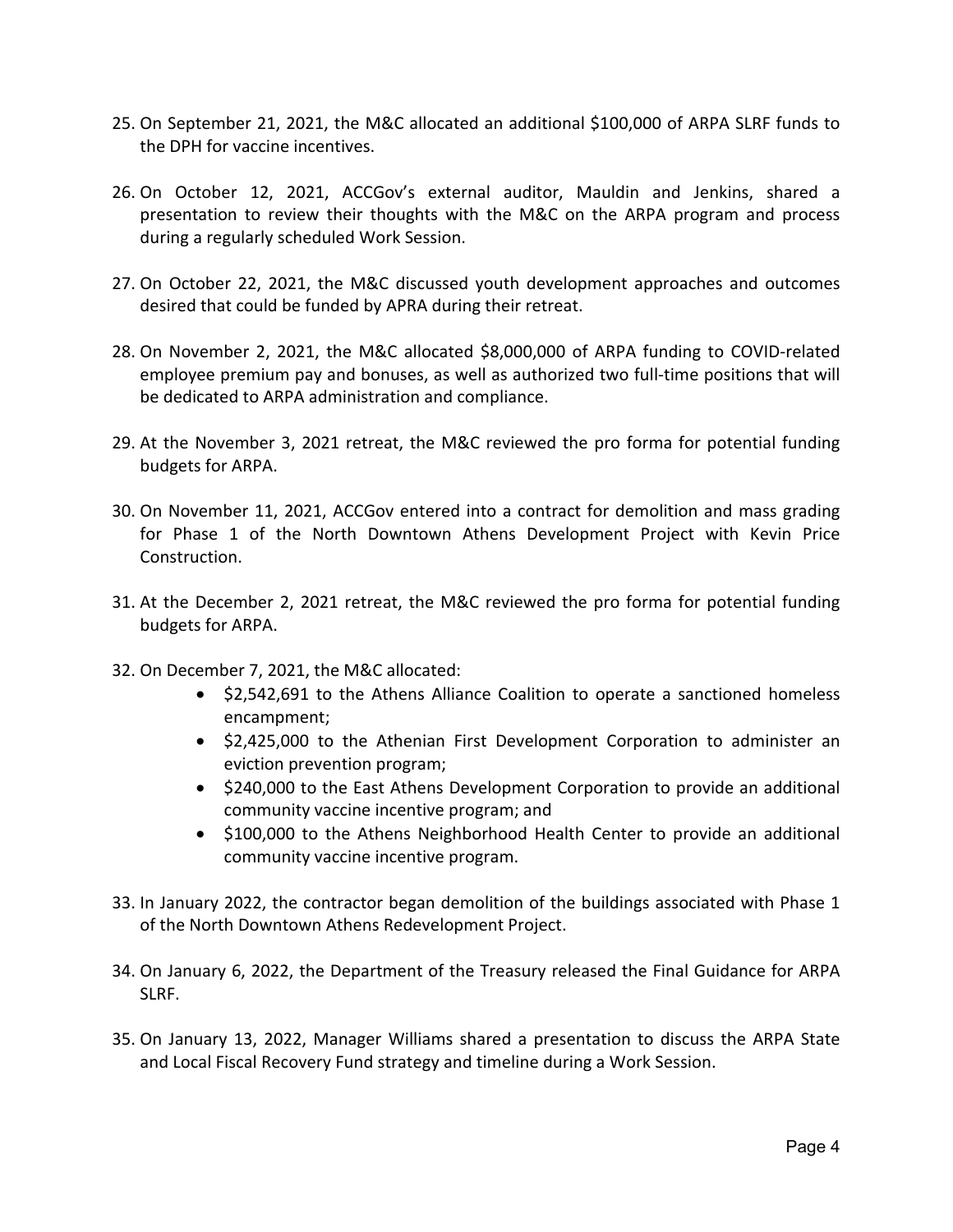- 36. On March 1, 2022, the Mayor and Commission approved a budget allocating ARPA State and Local Recovery Funds to various programs including a budget of \$11,000,000 for Affordable Housing. This action included a strategic planning process, followed by an RFP, and the associated timeline. The M&C also designated the existing Georgia Initiative for Community Housing (GICH) Committee as the advisory committee for the affordable housing allocation.
- 37. On March 17, 2022, the ARPA Affordable Housing Advisory Committee (AHAC) met for the first time. At that meeting, the AHAC noted the importance of providing funding to housing partners in an expedited manner. Subsequently, the AHAC made a motion to recommend the M&C carve out \$7M from the overall \$11M Affordable Housing budget for a Phase I RFP that would be released immediately for long lead time projects.
- 38. On April 14, 2022, the AHAC met to develop a project concept for a Phase I allocation in support of affordable housing.
- 39. On April 15, 2022, ACCGov released a Request for Proposals (RFP) for the Housing Affordability Investment Strategy. This plan will serve as the strategic plan that will inform a portion of the ARPA Affordable Housing Allocation.
- 40. On April 21, 2022, the AHAC convened to review a project concept and timeline for a Phase I allocation in support of affordable housing.
- 41. On May 10, 2022, at a regularly scheduled M&C work session, Rick Parker of the Athens Housing Authority and on behalf of the North Downtown Athens Redevelopment partnership, gave a presentation outlining the recent gap in financing for the North Athens Redevelopment Project and an ask of ACCGov to provide an additional \$5.2M in funding to allow the project to proceed as envisioned.
- 42. On May 17, 2022, proposals were returned for the solicitation to develop the Housing Affordability Investment Strategy. Only one qualified proposal was received.
- 43. On May 17, 2022, the AHAC met to discuss the Request for Proposal (RFP) process for ARPA funding related to affordable housing development. The Committee made a recommendation to the M&C to "set aside up to \$3M for the North Downtown Athens SPLOST project and to use the remaining funds from the \$7M total carve out for an expedited RFP process that would culminate in a December 2022 M&C vote on project funding." The Committee also recommended that any of the unused portions of the \$3 million set aside be returned to the Phase I allocation in support of affordable housing, should it not be needed for the North Downtown Athens Redevelopment Project.
- 44. On May 17, 2022, the M&C approved a concept to fund a portion of the \$13.7 million funding deficit for the North Downtown Athens Redevelopment Project. \$1,733,334 of this balance was designated from the ARPA Affordable Housing allocation.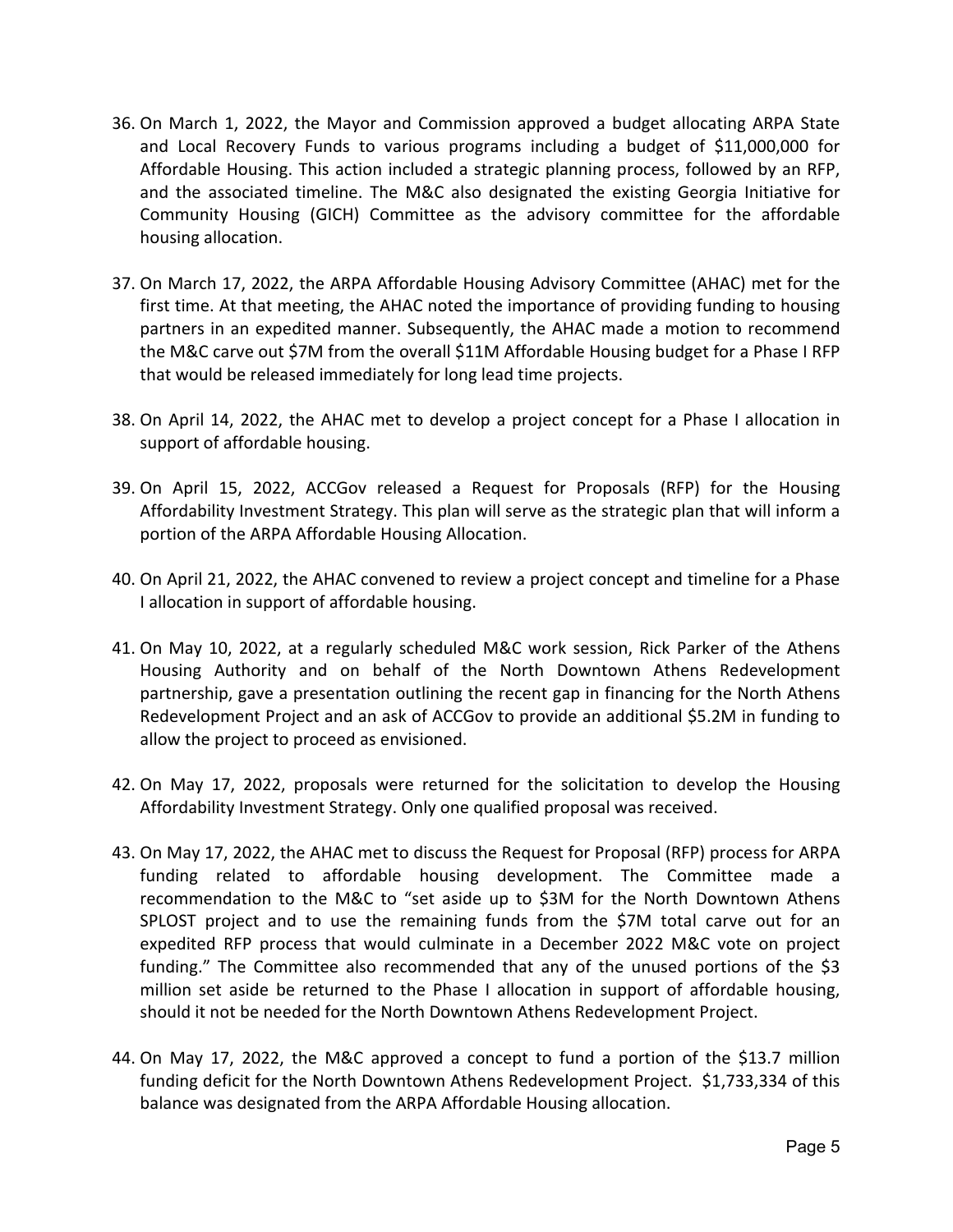## **FACTS & ISSUES:**

- 1. There are four general eligible uses for SLRF funds by cities and counties:
	- a. Replace lost public sector revenue, using this funding to provide government services up to the amount of revenue lost due to the pandemic;
	- b. Respond to the far‐reaching public health and negative economic impacts of the pandemic by supporting the health of communities and helping households, small businesses, impacted industries, nonprofits, and the public sector recover from economic impacts;
	- c. Provide premium pay for essential workers;
	- d. Invest in water, sewer, and broadband infrastructure, making necessary investments to improve access to clean drinking water, to support vital wastewater and stormwater infrastructure, and to expand affordable access to broadband internet; and
	- e. SLRF funds may be used for administration of SLRF programs and projects including costs to support effective management and oversight, compliance with legal and regulatory requirements, and accounting and reporting of SLRF funds.
- 2. The M&C were presented with staff recommendation on how to allocate the remainder of the SLRF. At the March 1, 2022 voting meeting, the M&C approved a commission defined option to allocate funds differently than was initially proposed (History #36). A summary of proposed and final allocations is as follows:

| Category                                  | <b>Proposed Allocation</b> | <b>Final M&amp;C Allocation</b> |
|-------------------------------------------|----------------------------|---------------------------------|
| Revenue Replacement/Budget Balancing      | \$11.0M                    | \$3.4M                          |
| Youth Development                         | \$5.6M                     | \$7.0M                          |
| <b>Affordable Housing</b>                 | \$5.6M                     | \$11.0M                         |
| Homelessness                              | \$5.6M                     | \$5.0M                          |
| <b>Business and Workforce Development</b> | \$5.6M                     | \$4.0M                          |
| <b>Behavioral Health</b>                  | \$0M                       | \$4.0M                          |
| <b>Future Needs/Contingency</b>           | \$5.6M                     | \$4.6M                          |
| Administration                            | \$0.9M                     | \$0.9M                          |
| <b>Total</b>                              | \$39.9M                    | 39.9M                           |

- 3. The U.S. Treasury Department requires that ARPA SLRF funds be obligated by December 31, 2024 and spent by December 31, 2026. At the March 1, 2022 meeting, the M&C approved general timelines for the designation and use of ARPA funds in the community. The M&C also designated the Georgia Initiative for Community Housing (GICH) task force as the advisory group for the ARPA Affordable Housing Allocation.
- 4. The AHAC is charged with creating a community-wide Housing Affordability Investment Strategy. An RFP to solicit proposals for a a facilitator for this project has been distributed and is currently under review.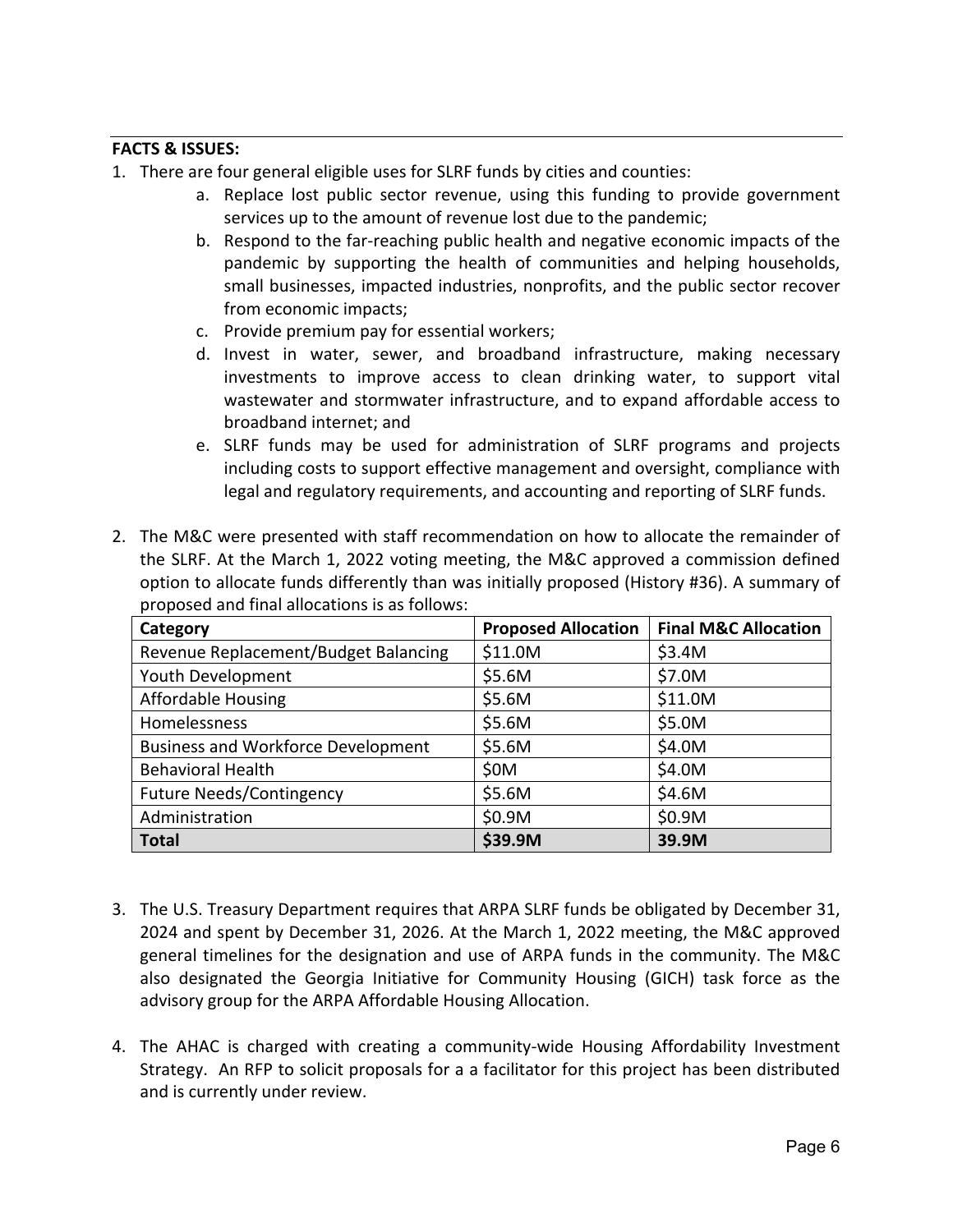- 5. Under the original timeline presented to the M&C, the period of assessment was anticipated to take approximately 6‐8 months, and all groups would be expected to return to the M&C in late fall of 2022 with the strategic plans/prioritized recommendations for M&C consideration. At their first meeting for ARPA funding (History #37), the AHAC stated that many housing projects involve long lead time activities such as land acquisition, construction, and partnerships to secure affordable housing tax credits. The committee felt there was a risk that these projects could not be implemented in a manner that meets the Treasury Department deadlines if the Housing Affordability Investment Strategy must be developed first. This discussion subsequently resulted in the AHAC recommending the M&C consider a Phase I allocation of \$7M for affordable housing projects that could be implemented before the Housing Affordability Investment Strategy was completed.
- 6. At subsequent meetings, the AHAC approved a recommended Phase I project concept and timeline for the M&C to consider. The original timeline would have resulted in the first affordable housing projects being considered at the March 2023 M&C voting meeting.
- 7. The Bethel Midtown Village site previously consisted of 190 affordable apartment units in 16 buildings and the College & Hoyt community contains 32 units in 11 buildings. This site would later become the core location for the North Downtown Athens Redevelopment Project. The Master Plan anticipates the phased demolition of all structures on these properties while providing new housing to the residents with a similar subsidy structure.
- 8. The North Downtown Athens Redevelopment Project is a public‐private‐partnership, with ACCGov and the AHA providing land and infrastructure in exchange for a private entity contributing to the vertical development costs.
- 9. As with many public construction projects at this time, AHA Director Rick Parker reported to the M&C on May 10, Phase I of the North Downtown Athens redevelopment project is facing a large financing gap as a result of construction pricing and interest rate increases. The current reported financing gap is \$13.7M. A previous shortfall of \$6.55M was already assimilated by the partnership.
- 10. If the funding gap is not addressed, the North Downtown Athens Redevelopment Project is at risk of failing. The AHA has submitted a \$4 million grant request to the Georgia Department of Community Affairs (DCA) in support of the project. Ultimately, the M&C voted to address the funding shortfall using the following measures (History #44):

|              | $$4,100,000$ Additional commitment from the NDA partnership |
|--------------|-------------------------------------------------------------|
| \$4,000,000  | Tentative Ga. Department of Communality Affairs grant       |
| \$400,000    | Anticipated interest savings resulting from DCA grant       |
|              | \$1,733,333 ARPA Affordable Housing designation             |
| \$1,733,333  | <b>ARPA Contingency designation</b>                         |
| \$1,733,333  | SPLOST 2020 Project #2, Affordable Housing                  |
| \$13,700,000 |                                                             |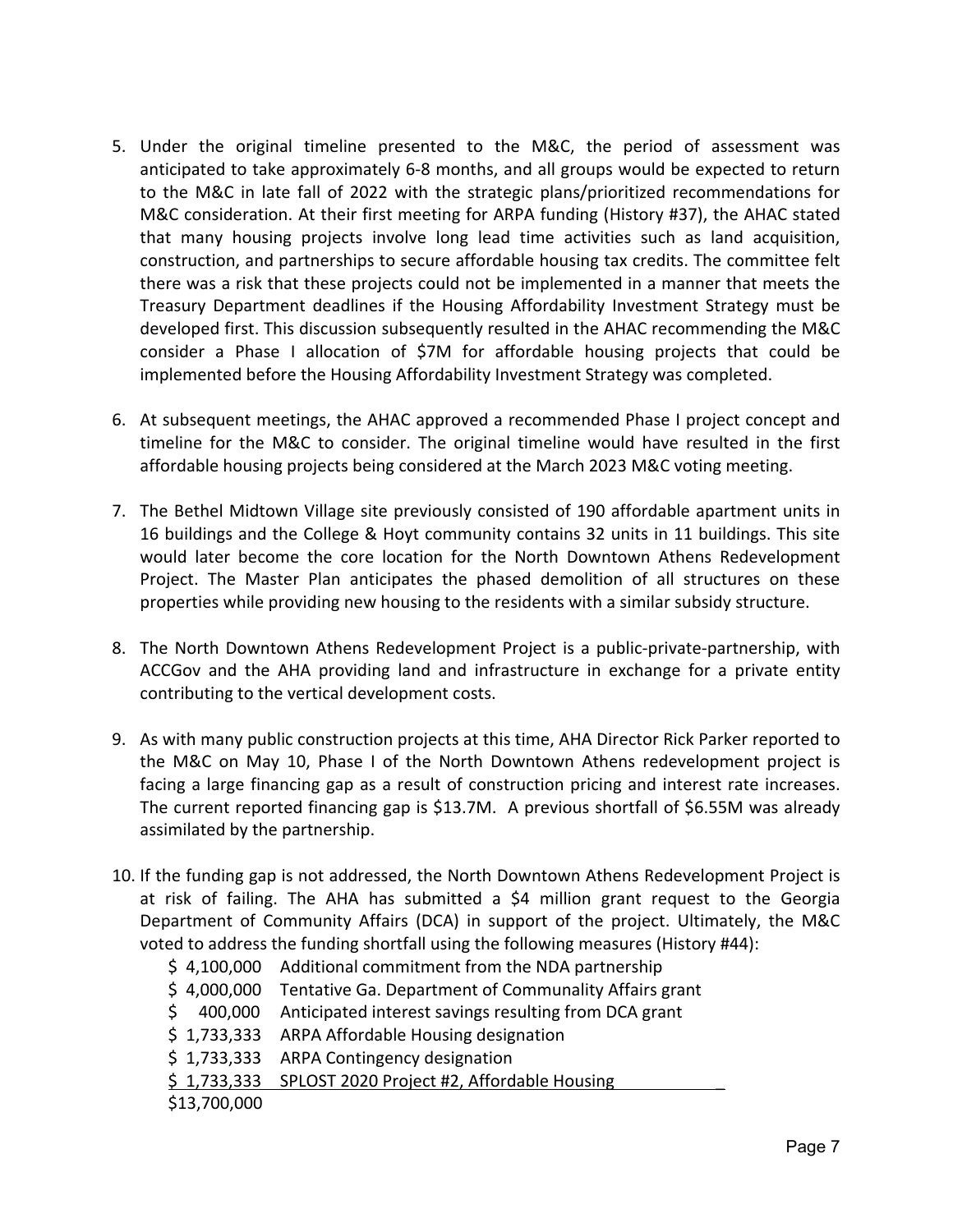- 11. The AHAC recognizes that given the tight timeline of the North Downtown Athens Redevelopment Project and the uncertainty of the DCA grant that additional ARPA Affordable Housing funding may be needed. The GICH Committee also revisited the Phase I timeline to evaluate how shorter proposal development and review periods and special called M&C meetings may be used to result in a timeline that ends with M&C review in 2022. Ultimately, the GICH Committee made the following recommendations for the M&C to consider:
	- a. Approve a total allocation of \$7 million for Phase I of affordable housing work that is initiated prior to the completion of a strategic plan;
	- b. Allocate between \$1.733 million and \$3 million of the \$7 million Phase I allocation to address the funding shortfall for the North Downtown Athens Redevelopment Project. Redirect any of these unused funds back to the Phase I allocation for other affordable housing initiatives; and,
	- c. Use special called voting sessions and highly condensed timeline to complete the Phase I award process by December of 2022.
- 12. Staff will release a Request for Proposals once the M&C have approved a Phase I concept for affordable housing. The process will utilize a two-step application process resulting in dialogue between staff and the entities submitting proposals in order to minimize the risk associated with these proposals.
- 13. Staff have worked with the AHAC to refine the Phase I Concept (**Attachment #1**) and timeline (Attachment #2). While staff believes this process can be successful, they have identified the following challenges for the proposed process:
	- a. The December 2022 target date is very aggressive and leaves no room for modification as challenges arise;
	- b. The proposed Phase I allocation does not incorporate the front-end equityfocused discussions originally supported by the M&C;
	- c. The process does not take into account community engagement related to priorities and needs;
	- d. This process may result in other ARPA advisory groups making recommendations to deploy funding prior to the completion of strategic plans; and,
	- e. HCD is not fully staffed to address this endeavor, so other departmental activities will have to be delayed while the Phase I concept is deployed. At the time of this agenda report, only three of seven positions dedicated to this process are filled. A summary of relevant positions is included below: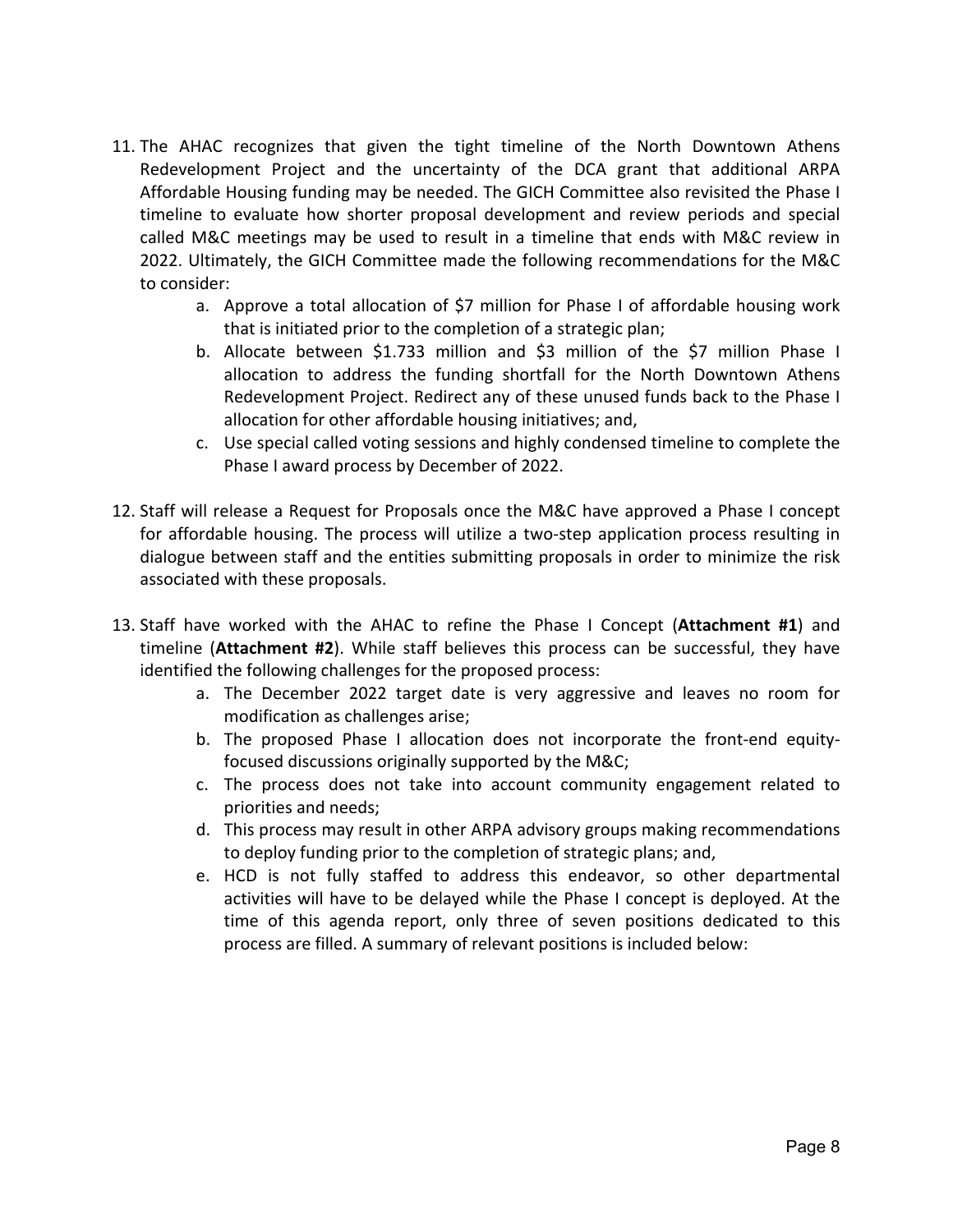| <b>HCD Staff Position</b>             | <b>Status</b>                             |
|---------------------------------------|-------------------------------------------|
| Department Director                   | Vacant. Interim<br>Position<br>Appointee. |
|                                       | Posted.                                   |
| ARPA Community<br>Engagement          | Vacant. Interviews Completed.<br>Hiring   |
| Administrator                         | Under Review.                             |
| <b>ARPA Compliance Analyst</b>        | Vacant. Position Advertised. Interviews   |
|                                       | Required.                                 |
| Program Support Analyst II            | <b>FMLA Leave</b>                         |
| Affordable Housing Administrator      | <b>Position Filled</b>                    |
| <b>Affordable Housing Coordinator</b> | <b>Position Filled</b>                    |
| <b>Housing Specialist</b>             | Vacant. Interviews Completed.<br>Hiring   |
|                                       | Under Review.                             |

- 14. The sole RFP response for the Housing Affordability Investment Strategy is currently under review. Should it be acceptable, it will be presented to the M&C for consideration. Should it not be acceptable, staff will issue another request for proposals for this initiative.
- 15. This recommendation meets the following ACCGov Strategic Plan Goals, Strategies, and/or initiatives:
	- a. Strategy 4A: Support home ownership by increasing opportunities for low income and middle‐income people to own a home, help people retain and remain in homes.
	- b. Strategy 4C: Preserve and increase the supply of affordable rental housing.
	- c. Strategy 4E: Improve equitable housing opportunities in identified disinvested or underinvested areas.

## **OPTIONS:**

- 1. Mayor and Commission:
	- a. Accept the recommendation of the ARPA Affordable Housing Advisory Committee to advance up to \$5.27 million of designated ARPA SLRF for Affordable Housing Phase I;
	- b. Approve the project concept (**Attachment #1**) and timeline (**Attachment #2**) for Affordable Housing Phase I; and,
	- c. Authorize the Mayor and appropriate staff to execute the necessary documentation related to this approval.
- 2. Mayor and Commission do not approve the initiation Phase I for the ARPA Affordable Housing allocation.
- 3. Mayor and Commission defined option.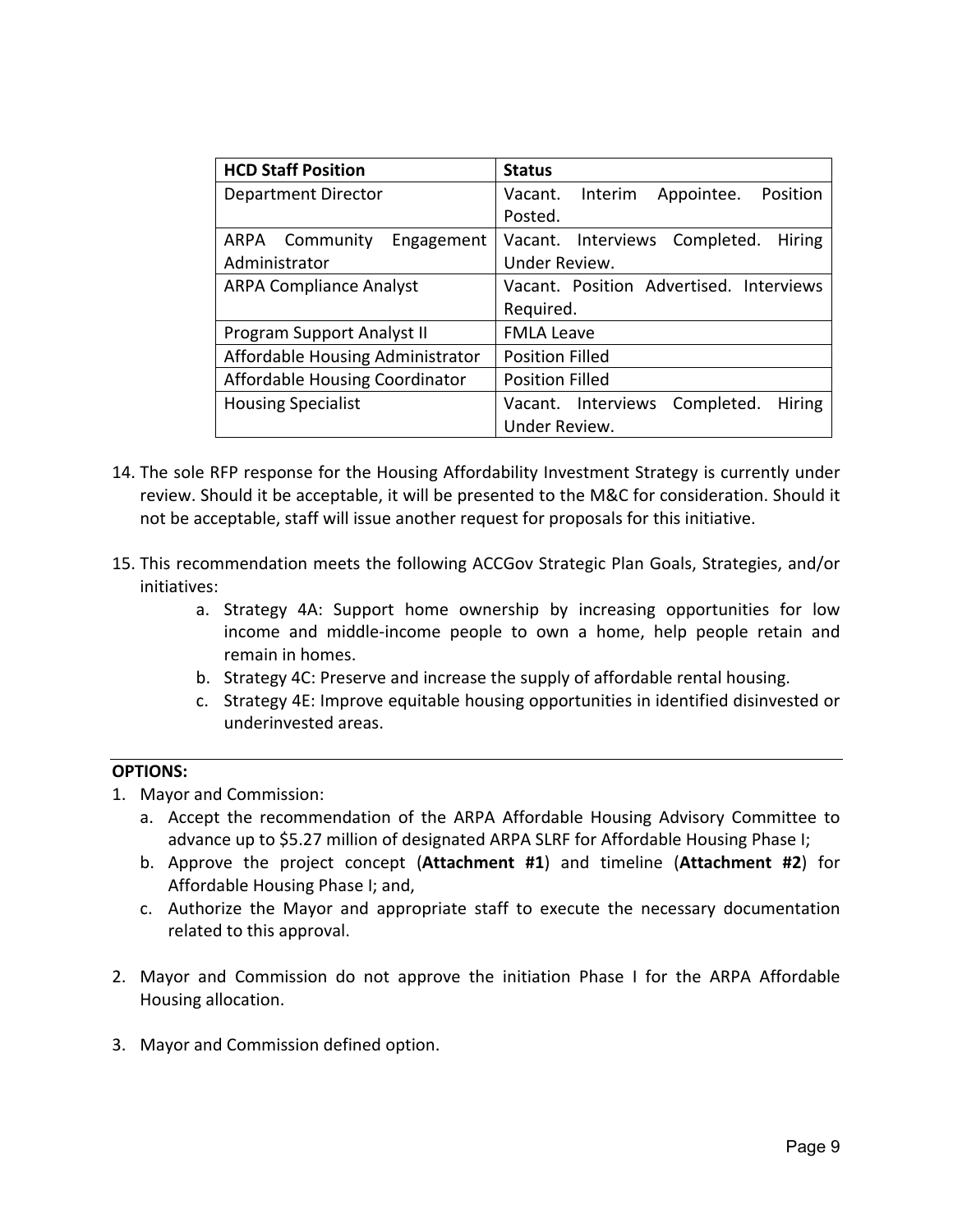# **DEPARTMENT RECOMMENDED ACTION:** Option #1 a, b, & c

**DEPARTMENT:** Housing & Community Development Prepared by: Andrew Saunders

Cypri

 Date 6/1/2022

HCD Interim Director

Andrew Saunders

**ADMINISTRATIVE COMMENTS:** 

ADMINISTRATIVE RECOMMENDATION: Option #1 a, b, & c

Hair M. Willy

 June 2, 2022 Manager **Date** 

**ATTACHMENTS:**  Attachment #1 ‐ Affordable Housing Phase I Concept Attachment #2 ‐ Affordable Housing Phase I Timeline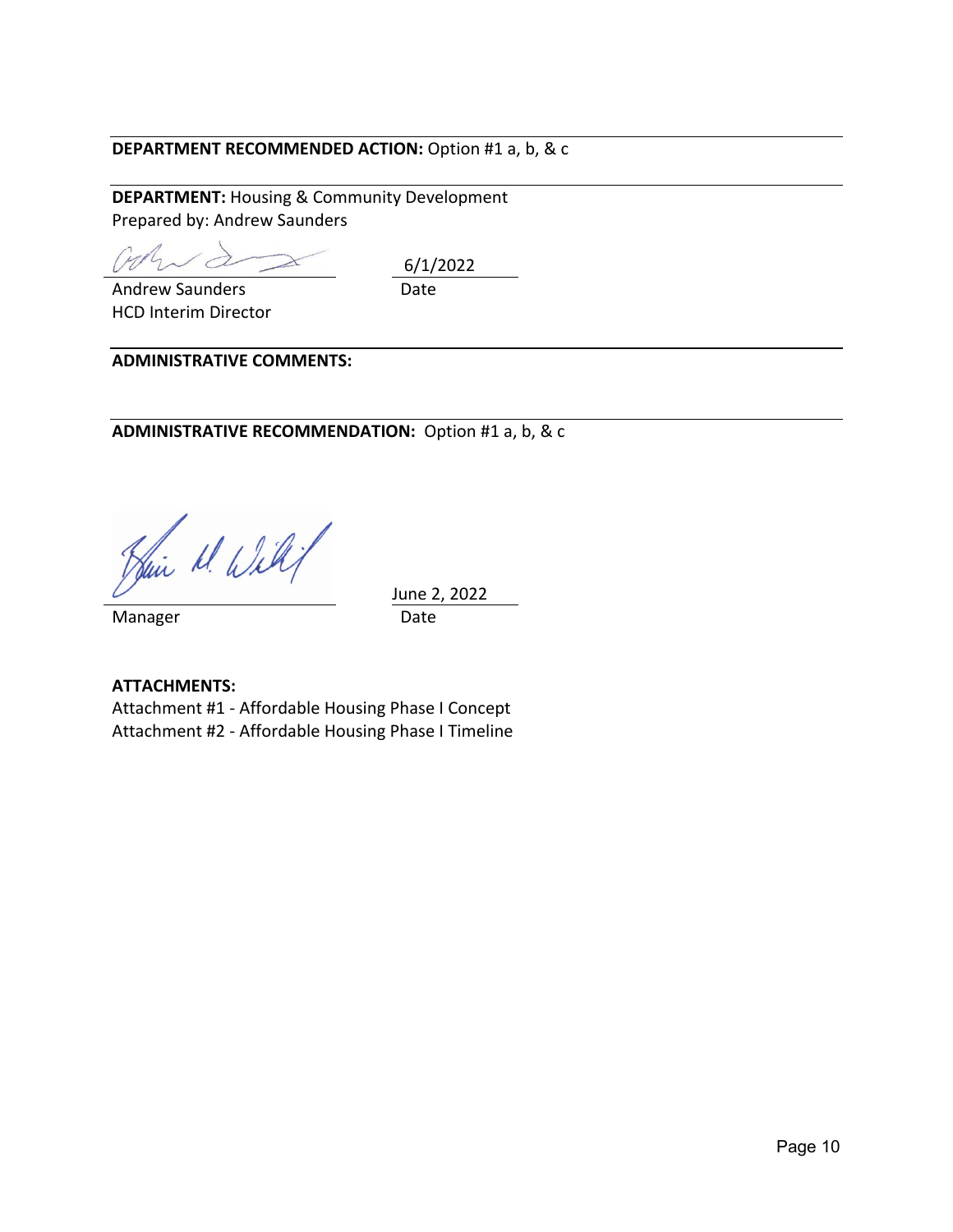# **ARPA Affordable Housing Project Phase I Concept**

# **Purpose**

To guide the immediate availability of up to \$7,000,000 (including contributions for the North Downtown Athens Project) from the APRA housing allocation to address the housing crisis in our community while the Affordable Housing Strategic Plan is in development. A Phase I allocation facilitates the implementation of long-lead-time projects, such as construction or renovation, that may otherwise be infeasible under the ACCGov strategic planning and federal ARPA timelines. Additionally, these funds are intended to assist both the private and non-profit sectors in project implementation.

# **Phase I Goals**

- New housing creation and the preservation of existing affordable stock will be prioritized over housing programs
	- Prioritize projects that are "shovel ready" and feasible
		- o Land acquisition should only be paired with construction projects.
- Projects should generally align with existing recommendations from the GICH Report, Envision Athens Agenda, Workforce Housing Study, Comprehensive Plan, or ACCGov Strategic Plan
- Emphasis will be placed on supporting projects within the Neighborhood Revitalization Strategy Areas (census tracts 6, 9, 301, and 302)
- Projects will be capped to serve individuals at 80% AMI, and will be incentivized to serve individuals with lower AMIs
- Larger projects will generally be prioritized over smaller projects (a single project may include a variety of related initiatives)
- Funding for program administration will be limited
- Prioritize projects that leverage external resources



# **Process**